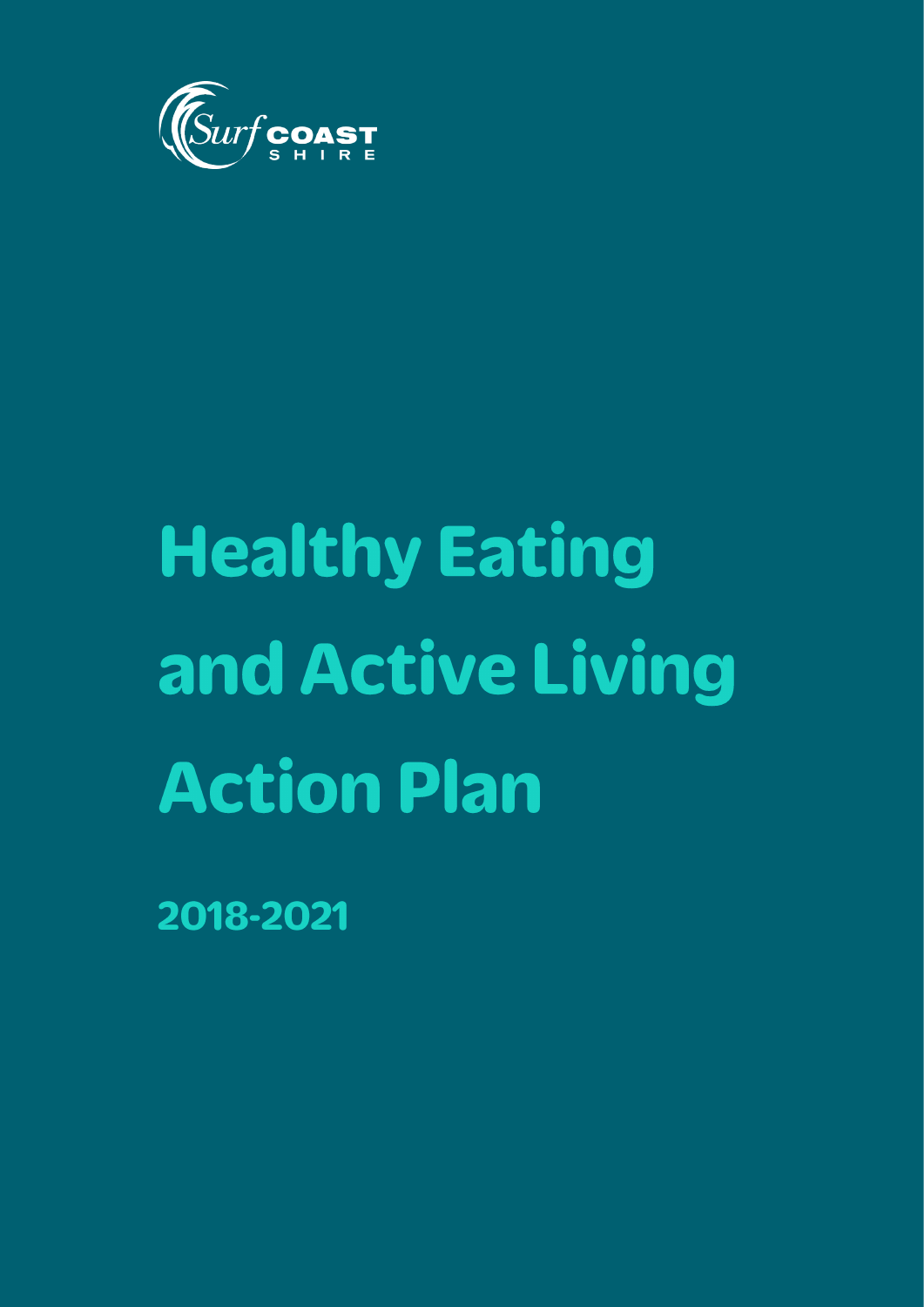### **Background**

The Healthy Eating and Active Living Plan 2018-2021 addresses the impact that lifestyle risk factors, diet and physical activity, have on the health and wellbeing of residents by creating environments that support healthy choices.

#### **Council Plan Commitment**

In 2017 the Surf Coast Shire integrated the Municipal Public Health and Wellbeing into the 2017-2021 Council Plan. The Council Plan includes the strategic objective to 'support people to be healthy and active'. Within this objective the Council Plan commits to four strategies one of which is to 'develop and implement local programs to support healthy eating and active living'.

As per the Council Plan, research has been undertaken to determine the impact that lifestyle related risk factors, diet and physical activity, are having on Surf Coast Shire residents and to recommend a course of action.

#### Why healthy eating and active living?

Poor diet has overtaken smoking as the leading cause of preventable chronic disease and early death in Australia.

Poor diet and sedentary lifestyles are associated with range of preventable health conditions including: overweight and obesity, coronary heart disease, dementia, stroke, high blood pressure, various cancers and type 2 diabetes. With coronary heart disease being the leading cause of preventable death in Australia, followed by Dementia.

Australia is currently experiencing unprecedented levels of overweight and obesity. The 2017-18 National Health Survey found that more than 2 in 3 (67 per cent) Australians aged 18 and over were overweight or obese. This was up from 63 per cent in 2015 and 56 per cent in 1995.

#### How do we create healthy environments?

Our everyday decisions are influenced by the environments in which we live, work, study and recreate. Therefore by making certain changes within these environments you can empower people to make healthier choices. This approach is proven to enhance disease prevention by addressing the cause of these behavioural risk factors.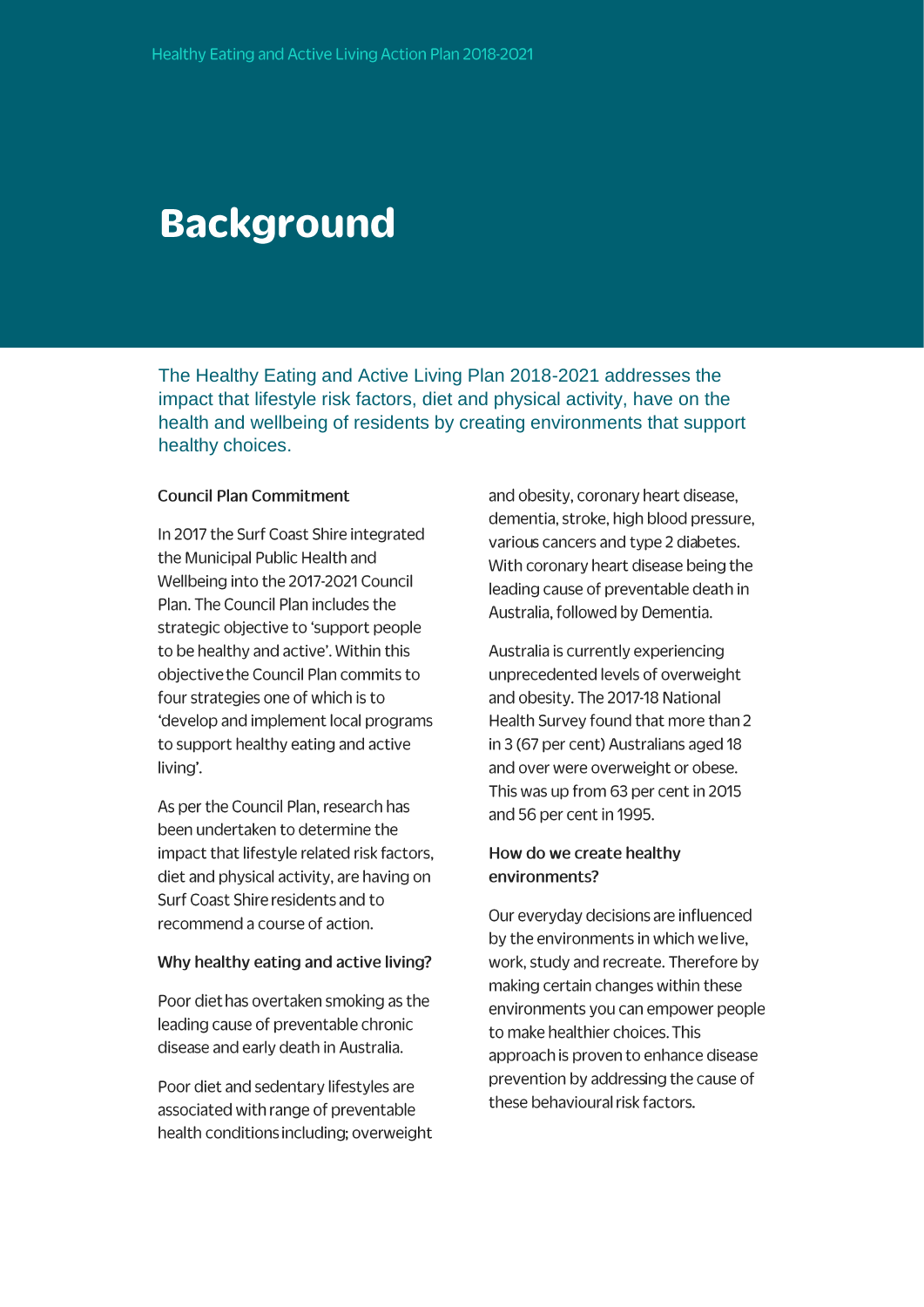## **Healthy Eating and Active Living in** the Surf Coast Shire

The data indicates that Australians are suffering from preventable ill health and early death caused by poor diet and sedentary behaviour. Research was conducted to uncover if these issues have reached the Surf Coast Shire.

#### Surf Coast Shire compared to the Victorian average

The 2015 VicHealth Indicators Survey data suggests that Surf Coast Shire residents are doing comparatively better than the state against most healthy eating and active living indicators, see highlights below:

- Surf Coast residents eat an average of 2.6 serves of vegetables per day (Victoria, 2.2 serves)
- Surf Coast residents reported eating an average of 1.8 serves of fruit each day (Victoria, 1.6 serves)
- Surf Coast residents drink 5.1 cups of water per day (Victoria, 5.4 cups)
- 33.5% of Surf Coast residents participate in organised physical activity such as sport (Victoria, 28.7%).
- 12.5% of Surf Coast Shire residents don't do any physical activity (Victoria, 18.9%)
- $\bullet$ 77.5% of Surf Coast Shire residents participate in non-organised physical activity such as walking or running (Victoria, 70.5%)

Although given the prevalence and severity of the issue, comparing local data to state data in this instance does not provide a clear picture of the health status of Surf Coast Shire residents.

#### Surf Coast Shire compared to the national guidelines

In contrast, the Victorian Population Health Survey 2014 measures indicators against the national guidelines for healthy eating and physical activity. Guidelines are supported by a rigorous evidence review process that considers how these risk factors interrelate and contribute to preventable chronic disease and early death. The results for the Surf Coast Shire were as follows:

- $\bullet$ 7.1% of Surf Coast Shire residents met vegetable consumption guidelines
- 64% of Surf Coast Shire residents met fruit consumption guidelines  $\bullet$
- 30.2% of Surf Coast Shire residents consume sugar-sweetened beverages daily, once or serval times a week
- 41.6% of Surf Coast Shire residents do not meet physical activity guidelines
- 45% of adult Surf Coast Shire residents are classified as overweight or obese
- 46.1% of adult Surf Coast Shire residents have at least one preventable chronic disease

With almost 1 in 2 (46.1%) adults with a preventable chronic disease, it is clear that these major lifestyle risk factors are impacting both resident's length and quality of life. The action plan below aims to respond to these concerns by creating healthy environments that enable residents to make healthier choices for themselves and their families.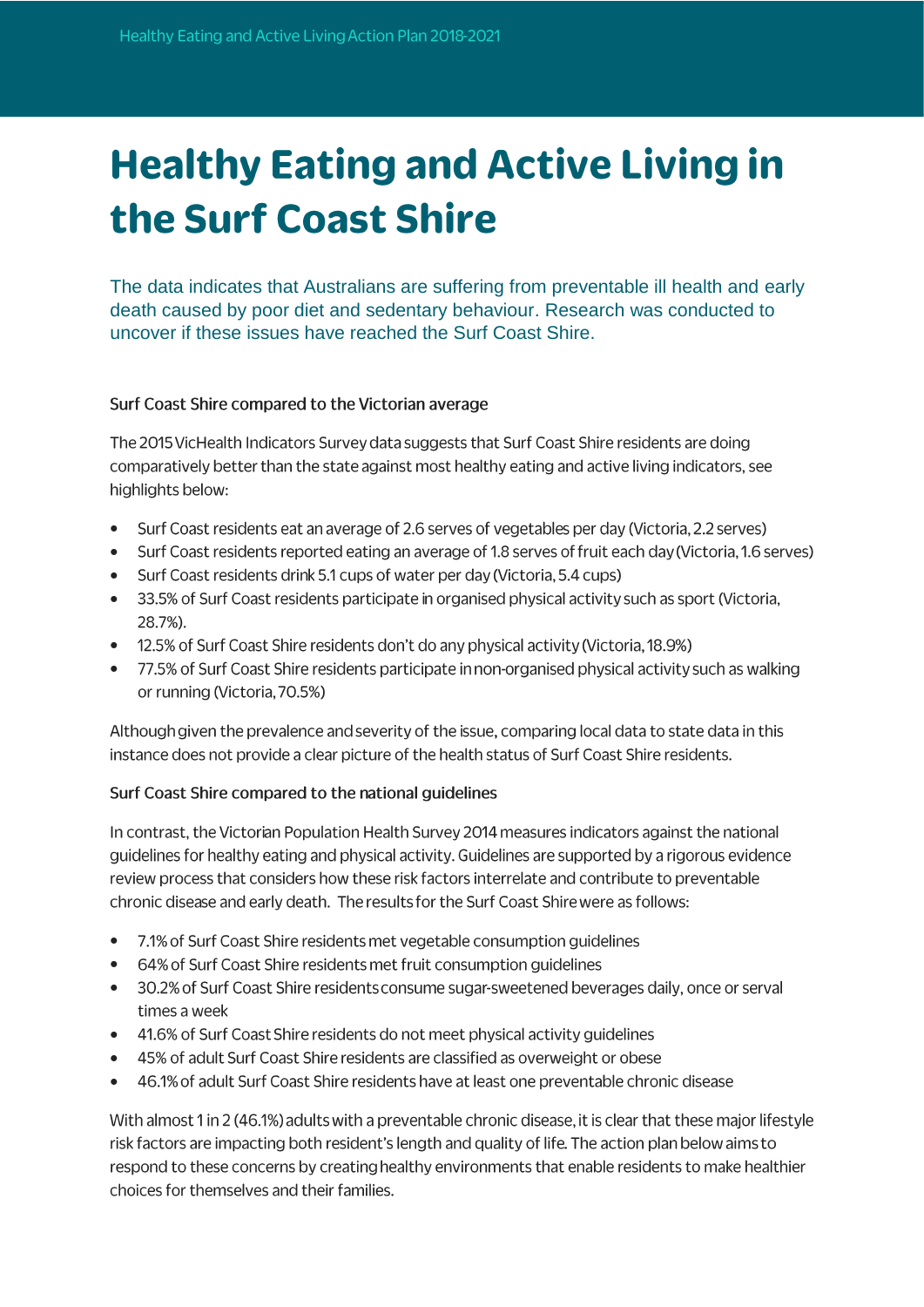| <b>Healthy Eating and Active Living Action Plan 2018-2021 Summary</b>                                  |                                                                                                                                                                                                                    |                                                                                                                                                                          |                           |  |
|--------------------------------------------------------------------------------------------------------|--------------------------------------------------------------------------------------------------------------------------------------------------------------------------------------------------------------------|--------------------------------------------------------------------------------------------------------------------------------------------------------------------------|---------------------------|--|
| <b>Council Plan</b><br><b>Strategy</b>                                                                 | <b>Healthy Environments</b>                                                                                                                                                                                        |                                                                                                                                                                          |                           |  |
| Develop and<br>implement local<br>programs to<br>support Healthy<br>Eating and<br><b>Active Living</b> | <b>Deliverables</b>                                                                                                                                                                                                | <b>Partners</b>                                                                                                                                                          | Timeframe                 |  |
|                                                                                                        | <b>Surf Coast Shire Council Workplaces</b>                                                                                                                                                                         |                                                                                                                                                                          |                           |  |
|                                                                                                        | <b>Healthy Eating Policy</b><br>Develop a policy that will enable Council to meet the national guidelines<br>for healthy eating.                                                                                   | <b>Cancer Council</b><br><b>Barwon Health</b><br>People and Culture<br><b>Community Health and Development</b>                                                           | March 2019 - October 2019 |  |
|                                                                                                        | <b>Workplace Achievement Program</b><br>Support the delivery of this best practice health promotion program<br>which requires organisations to meet six benchmarks, including healthy<br>eating and active living. | All Departments<br>People and Culture<br><b>Community Health and Development</b>                                                                                         | March 2019 - June 2021    |  |
|                                                                                                        | <b>Open Space</b>                                                                                                                                                                                                  |                                                                                                                                                                          |                           |  |
|                                                                                                        | <b>Health in All New Developments</b><br>Utilising the latest guidelines to ensure that the built environment<br>promotes healthy and active communities.                                                          | <b>Heart Foundation</b><br>Recreation and Open Space Planning<br>Planning and Development<br><b>Community Health and Development</b>                                     | March 2019 - June 2021    |  |
|                                                                                                        | <b>Health in All Precinct Master Plan Developments</b><br>Utilising the latest guidelines to ensure that the built environment<br>promotes healthy and active communities.                                         | <b>Heart Foundation</b><br>Recreation and Open Space Planning<br>Planning and Development<br><b>Community Health and Development</b>                                     | March 2019 - June 2021    |  |
|                                                                                                        | <b>Water Fountain Audit</b><br>Complete an audit to determine if there is sufficient access to quality<br>water fountains across the shire and implement recommendations.                                          | <b>Barwon Water</b><br>Recreation and Open Space Planning<br>Facilities and Open Space Operations<br>Planning and Development<br><b>Community Health and Development</b> | May 2019 - December 2019  |  |